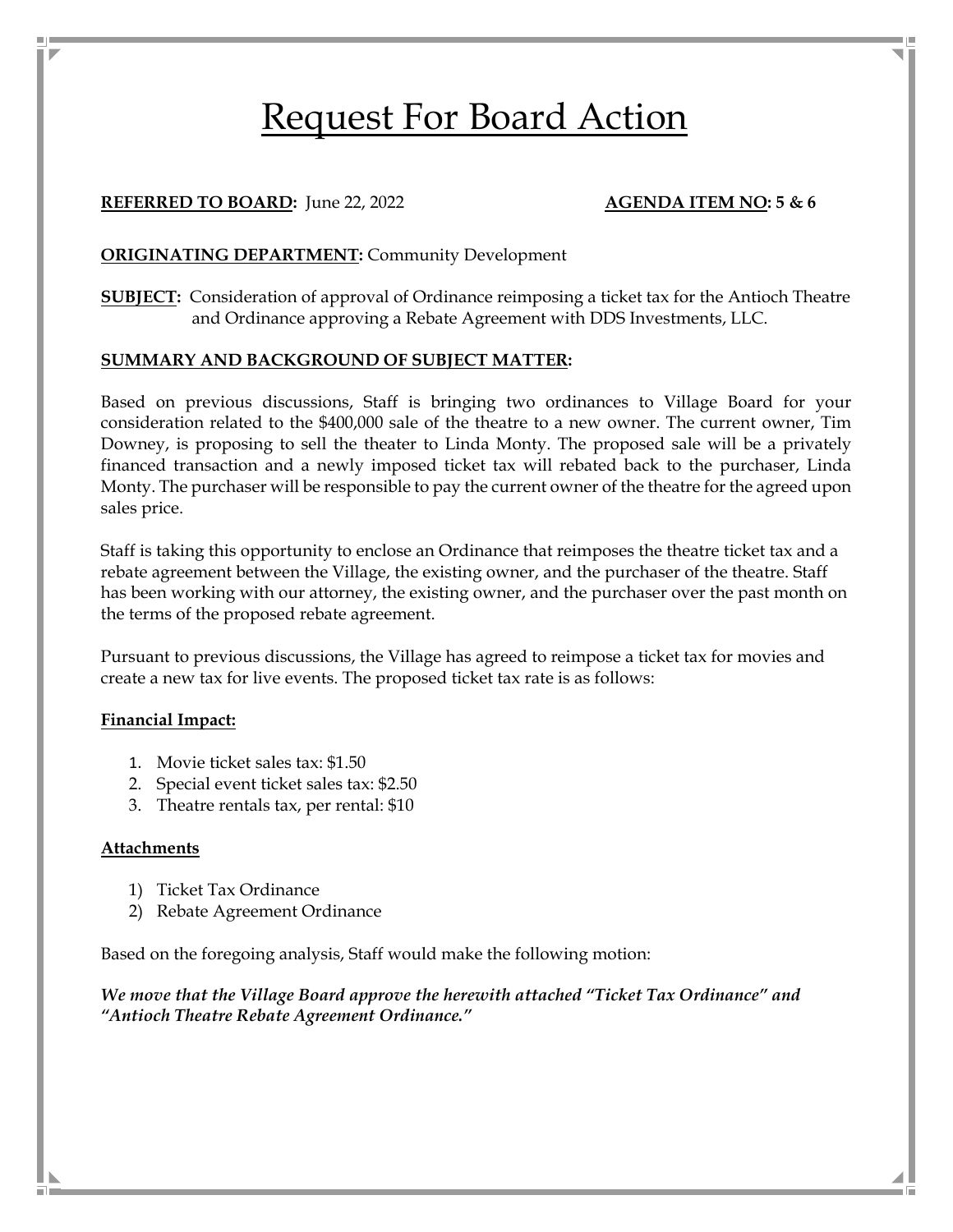# **VILLAGE OF ANTIOCH**

# *22‐05‐xx*

# **AN ORDINANCE AMENDING TITLE 3 OF THE ANTIOCH VILLAGE CODE TO ADD A NEW CHAPTER 6, ESTABLISHING A SALES TAX ON TICKETS SOLD TO MOTION PICTURE VIEWINGS AND LIVE PERFORMANCE EVENTS AND RENTAL AGREEMENTS AT MOTION PICTURE THEATERS**

### **ADOPTED BY THE PRESIDENT AND BOARD OF TRUSTEES**

**OF THE**

# **VILLAGE OF ANTIOCH, ILLINOIS**

**ON**

**MAY \_\_\_, 2022**

**Published in pamphlet form by authority of the Village Board of the Village of Antioch, Lake County, Illinois, this \_\_\_th day of May, 2022**

| <b>SCOTT J. GARTNER</b> | President       | BRENT C. BLUTHARDT Trustee |                |
|-------------------------|-----------------|----------------------------|----------------|
|                         |                 | PETRINA BURMAN             | <b>Trustee</b> |
| LORI K. ROMINE          | <b>Clerk</b>    | <b>MARY C. DOMINIAK</b>    | <b>Trustee</b> |
|                         |                 | <b>ED MACEK</b>            | <b>Trustee</b> |
|                         |                 | MARY J. PEDERSEN           | <b>Trustee</b> |
| DEL GALDO LAW GROUP     | <b>Attorney</b> | <b>SCOTT A. PIERCE</b>     | <b>Trustee</b> |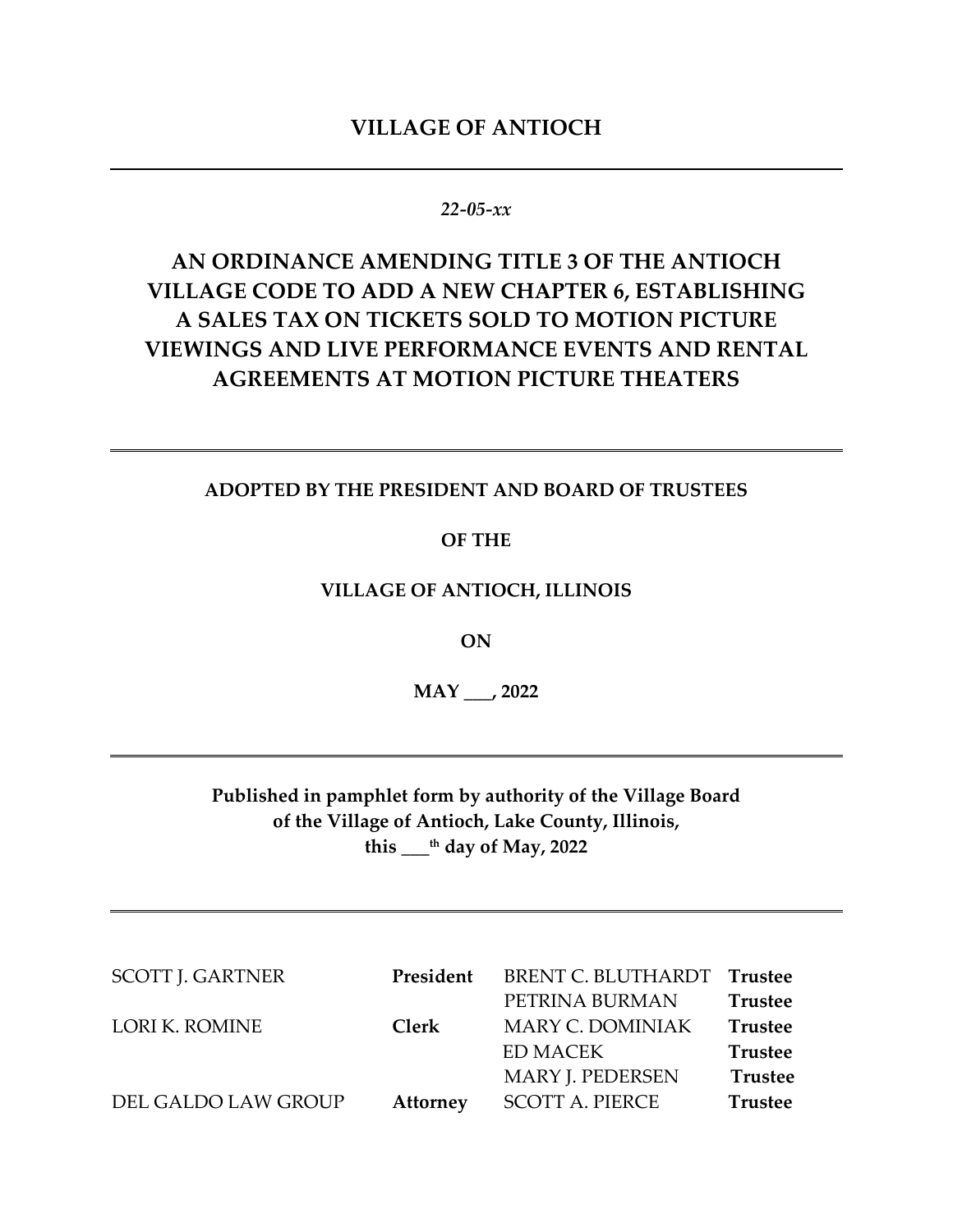#### **ORDINANCE 22‐05‐xx**

# **AN ORDINANCE AMENDING TITLE 3 OF THE ANTIOCH VILLAGE CODE TO ADD A NEW CHAPTER 6, ESTABLISHING A SALES TAX ON TICKETS SOLD TO MOTION PICTURE VIEWINGS AND LIVE PERFORMANCE EVENTS AND RENTAL AGREEMENTS AT MOTION PICTURE THEATERS**

WHEREAS, the Village of Antioch ("Village") is an Illinois non‐home rule municipality organized and operating under the Illinois Municipal Code (65 ILCS 5/1, et seq.) (the "Code"); and

WHEREAS, under 65 ILCS 5/11-42-1 and 65 ILCS 5/11-42-5, Illinois municipalities have the power to tax certain businesses, including theatrical events, shows and exhibitions; and

WHEREAS, the Village President (the "President") and the Village Board of Trustees (the "Village Board", and together with the President, the "Corporate Authorities") are committed to promoting, protecting and preserving the vitality of the downtown business district for the benefit of its residents; and

WHEREAS**,** the Corporate Authorities acknowledge that the Antioch Theater located at 378 Lake Street in the Village (the "Theater") has been an important fixture in the community for approximately a century, providing entertainment for generations of residents; and

WHEREAS**,** the Corporate Authorities have determined that the Theater's continuing operation is essential to the economic health and vitality of the downtown business district; and

WHEREAS, the Corporate Authorities desire to impose a tax on each ticket sold for motion picture viewings and live performance events and any rental agreement between an operator of a theater for motion picture viewing and a person, and to dedicate the tax revenues generated from the ticket sales and rental agreements to assist the Theater and for other corporate purposes; and

WHEREAS**,** the Corporate Authorities have determined that it is appropriate, necessary and in the best interest of the Village to impose a tax on each ticket sold for a motion picture viewing in the amount of one dollar and fifty cents (\$1.50) and a tax on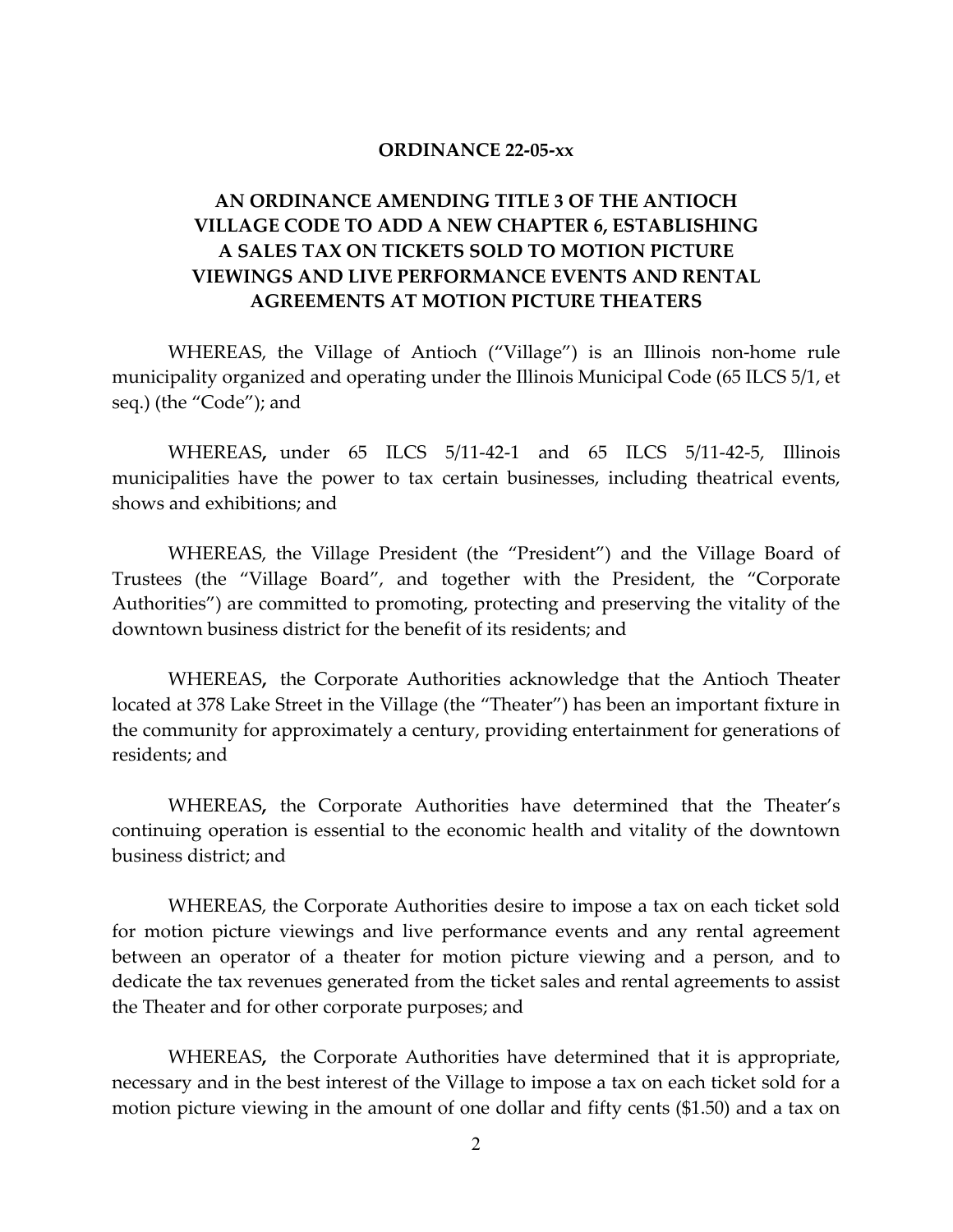each ticket sold for a live performance event in the amount of two dollars and fifty cents (\$2.50), and to impose a tax on the rental of any area within a motion picture theater; and, therefore, the Corporate Authorities desire to amend Title 3 of the Village Code to add Chapter 6; and

NOW THEREFORE, BE IT ORDAINED by the President and Board of Trustees of the Village of Antioch, Lake County, Illinois, as follows:

Section One. Title 3 of the Antioch Village Code is hereby amended by adding the following new Chapter 6, which shall hereafter read as follows:

Chapter 6. Ticket Sales and Rental Agreement Tax

3-6-1. Tax Imposed. Pursuant to the power granted to the Village by the provisions of 65 ILCS 5/11‐42‐1 and 65 ILCS 5/11‐42‐5, a tax is imposed on each ticket sold for admission to a motion picture viewing or live performance event at a theater within the Village of Antioch. Also, a tax is imposed on each rental agreement between the operator of any theater for motion picture viewing and a person.

A. Definitions. Whenever used in this Chapter, the following terms or phrases shall have the meanings set forth below, unless the context requires a different meaning.

"Live Performance Event" means any act, play, dance, pantomime, song, or other activity performed by actors or performers in front of a live audience.

"Motion Picture" means any series of pictures projected on a screen in rapid succession with objects shown in successive positions slightly changed so as to produce the optical effect of a continuous picture in which the objects move. This definition shall be construed broadly to include not only traditional films, but also recorded, broadcast or internet video, including, but not limited to, pay‐per‐view events shown in commercial settings and for which a ticket or admission charge is required by the exhibitor or venue.

"Person" means an individual, partnership, association or corporation.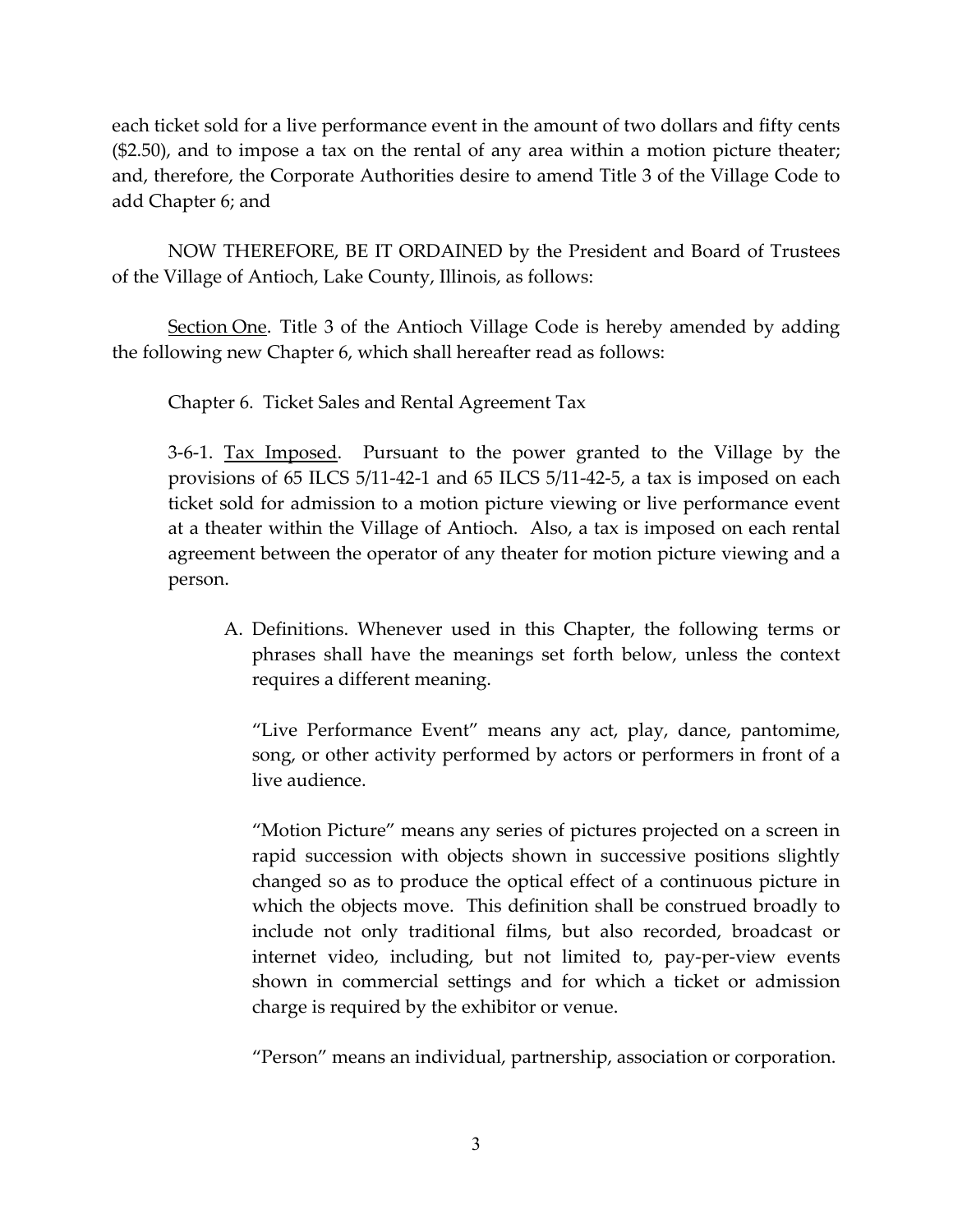- B. Exemptions: The following exhibitions of motion picture and live performance events are exempt from this tax:
	- a. Tickets sold by any person or group of persons for exhibition within any school building;
	- b. Tickets sold by the Village or any other unit of local government for exhibition anywhere within the Village, including any outdoor venue;
	- c. Tickets sold by any recognized or chartered homeowners' association or charitable institution where proceeds from the exhibition are intended to be used for fundraising purposes;
	- d. Tickets sold by any organization exempt from federal income tax under section 501(c)(3) of the Internal Revenue Code; and
	- e. Any other specific exhibition granted a waiver from this tax by the Village Board upon a written petition brought prior to the exhibition.

3-6-2. <u>Tax Rate</u>. The taxes imposed by section 3-6-1 hereinabove are set as follows:

- A. One dollar and fifty cents (\$1.50) per ticket for a motion picture viewing, regardless of the face price of the ticket and regardless of whether the ticket is offered for sale at any discount.
- B. Two dollars and fifty cents (\$2.50) per ticket for a live performance event, regardless of the face price of the ticket and regardless of whether the ticket is offered for sale at any discount.
- C. Ten dollars (\$10.00) for each rental agreement between the operator of a theater for motion picture viewing and a person.

3‐6‐3. Tax Forms. An operator of any motion picture theater and any live performance event venue within the Village shall report all ticket sales and rental agreements, if applicable, for the preceding month to the Village Treasurer using forms supplied by the Village Treasurer by the tenth  $(10<sup>th</sup>)$  day of the following month.

3-6-4. <u>Payments</u>. An operator of any motion picture theater or live performance event venue within the Village shall paid, in full, to the Village Treasurer at such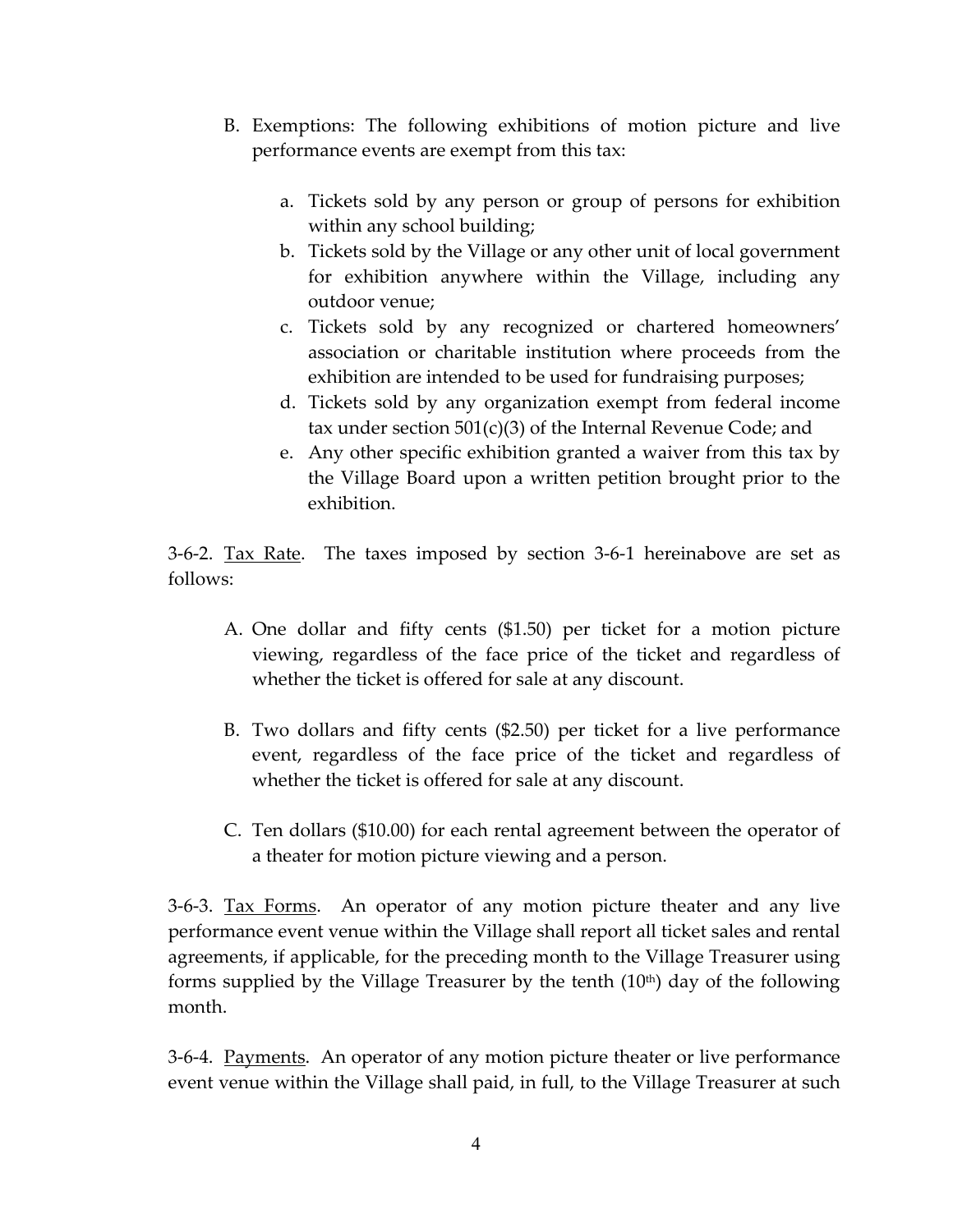time as the tax forms described in 3‐6‐3 are filed all taxes collected during the preceding month.

3-6-5. <u>Audit</u>. The Village Treasurer shall have the right to audit the books and records of any or all operators of motion picture theaters and live performance event venues to ensure that they are in full compliance with the provisions of this Chapter.

- A. To commence the audit, the Village Treasurer shall issue a written notice to the operator requiring the operator to produce a copy of all sales receipts and related ledgers and/or journals to the Treasurer.
- B. Such notice shall allow the operator not less than five (5) business days to comply.
- C. Upon completion of the audit, the Village Treasurer shall issue a written report to the operator with his or her findings.
- D. Within five (5) business days of issuance of the audit report, the operator shall pay any sums found to be due and owing.
- E. The decision of the Village Treasurer shall constitute a final administrative action of the Village, appealable to the Village Board pursuant to the Administrative Review Act.

3-6-6. Enforcement. Any person found to be in violation of any provision of this Chapter shall be subject to a penalty of \$100.00 per violation, with each sale of each violative ticket to constitute a separate penalty.

Section Two. The tax imposed by this Ordinance shall begin on July 1, 2022 and continue in effect until December 31, 2032.

Section Three. This Ordinance shall be in full force and effect following its passage, approval and publication as required by law.

[Signature page follows]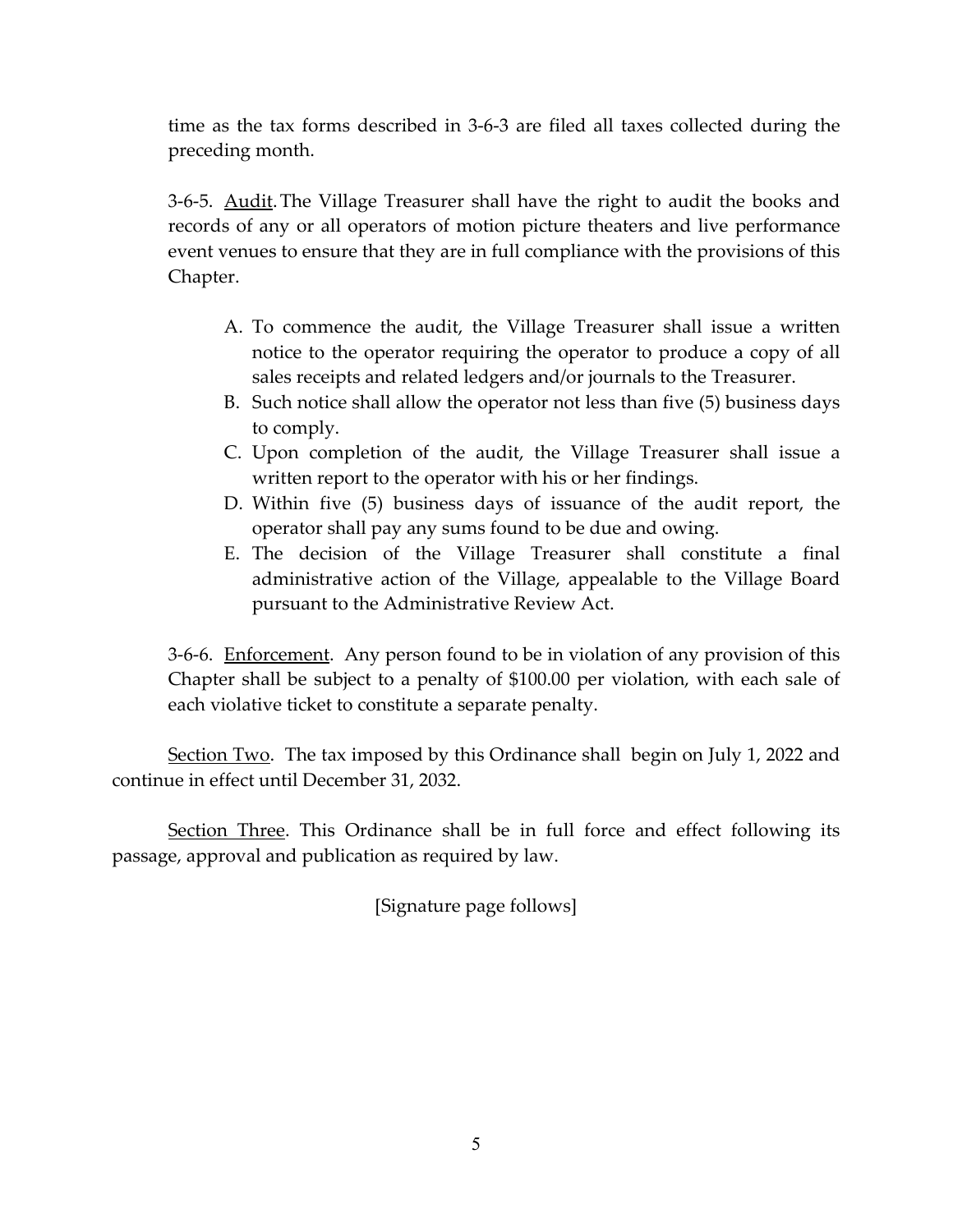Adopted by the Board of Trustees of the Village of Antioch, Illinois, on this  $\_\_$ day of  $\frac{1}{\sqrt{2}}$  2022.

 $\overline{\phantom{a}}$  , and the contract of the contract of the contract of the contract of the contract of the contract of the contract of the contract of the contract of the contract of the contract of the contract of the contrac

ATTEST:

Scott J. Gartner, Mayor

Lori K. Romine, Village Clerk

\_\_\_\_\_\_\_\_\_\_\_\_\_\_\_\_\_\_\_\_\_\_\_\_\_\_\_\_\_\_\_\_\_\_\_\_\_\_\_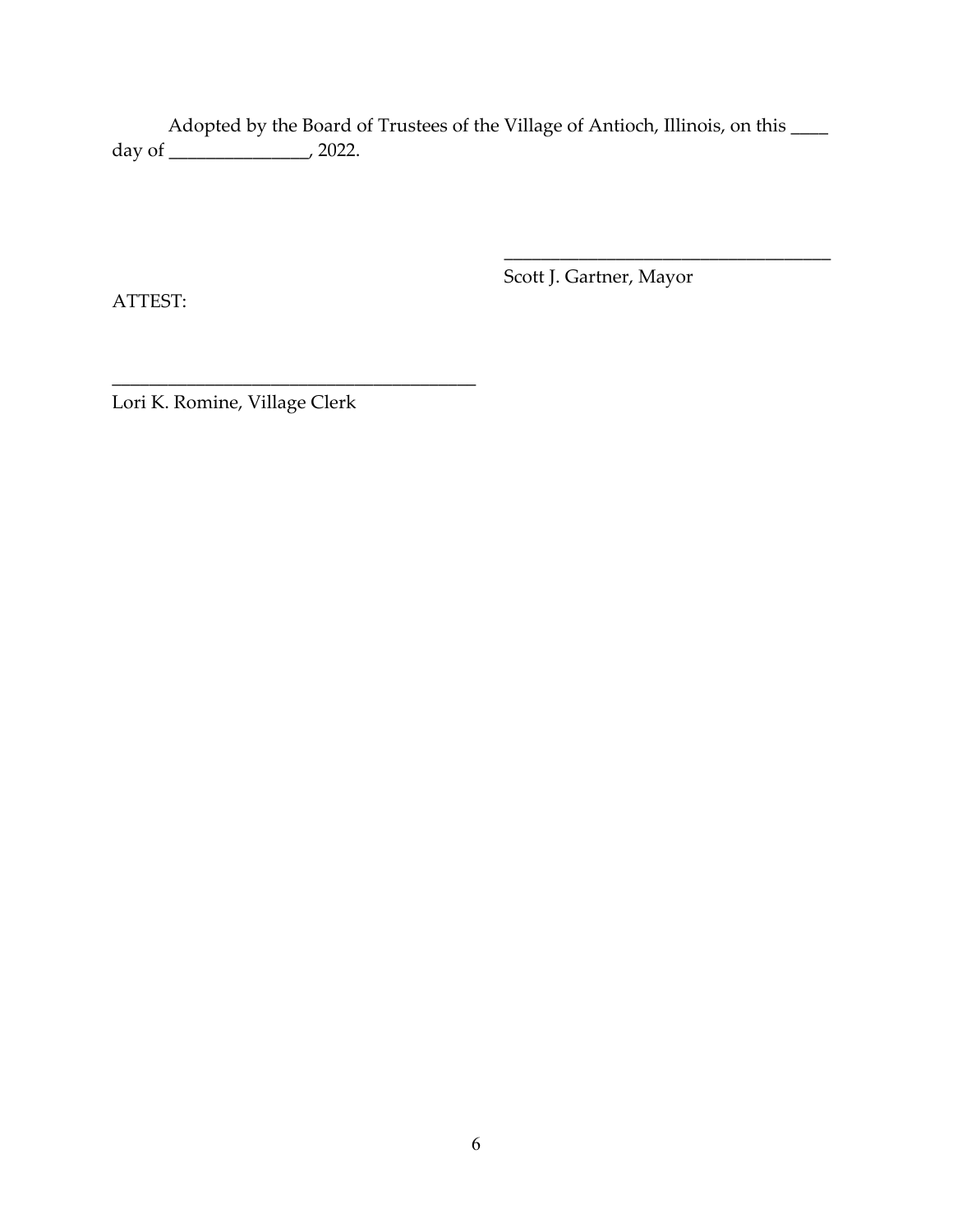STATE OF ILLINOIS  $\qquad$  ) ) SS COUNTY OF LAKE)

#### **CERTIFICATE**

I, Lori K. Romine, certify that I am the duly appointed Municipal Clerk of the Village of Antioch, Lake County, Illinois.

I certify that on May \_\_\_, 2022, the Corporate Authorities of such municipality passed and approved **Ordinance No. 22‐05‐xx**, entitled **"AN ORDINANCE AMENDING TITLE 3 OF THE ANTIOCH VILLAGE CODE TO ADD A NEW CHAPTER 6, ESTABLISHING A SALES TAX ON TICKETS SOLD TO MOTION PICTURE VIEWINGS AND LIVE PERFORMANCE EVENTS AND RENTAL AGREEMENTS AT MOTION PICTURE THEATERS"** which provided by its terms that it should be published in pamphlet form*.*

The pamphlet form of **Ordinance No. 22‐05‐xx**, including the Ordinance and cover sheet thereof, was prepared, and a copy of such Ordinance was posted in the municipal building, commencing on \_\_\_\_\_, 2022 and continuing for at least ten days thereafter. Copies of such Ordinance were also available for public inspection upon request in the office of the Municipal Clerk.

DATED at Antioch, Illinois, this \_\_\_ day of *\_\_\_\_\_\_,* 2022.

Lori K. Romine, RMC/CMC Village Clerk

\_\_\_\_\_\_\_\_\_\_\_\_\_\_\_\_\_\_\_\_\_\_\_\_\_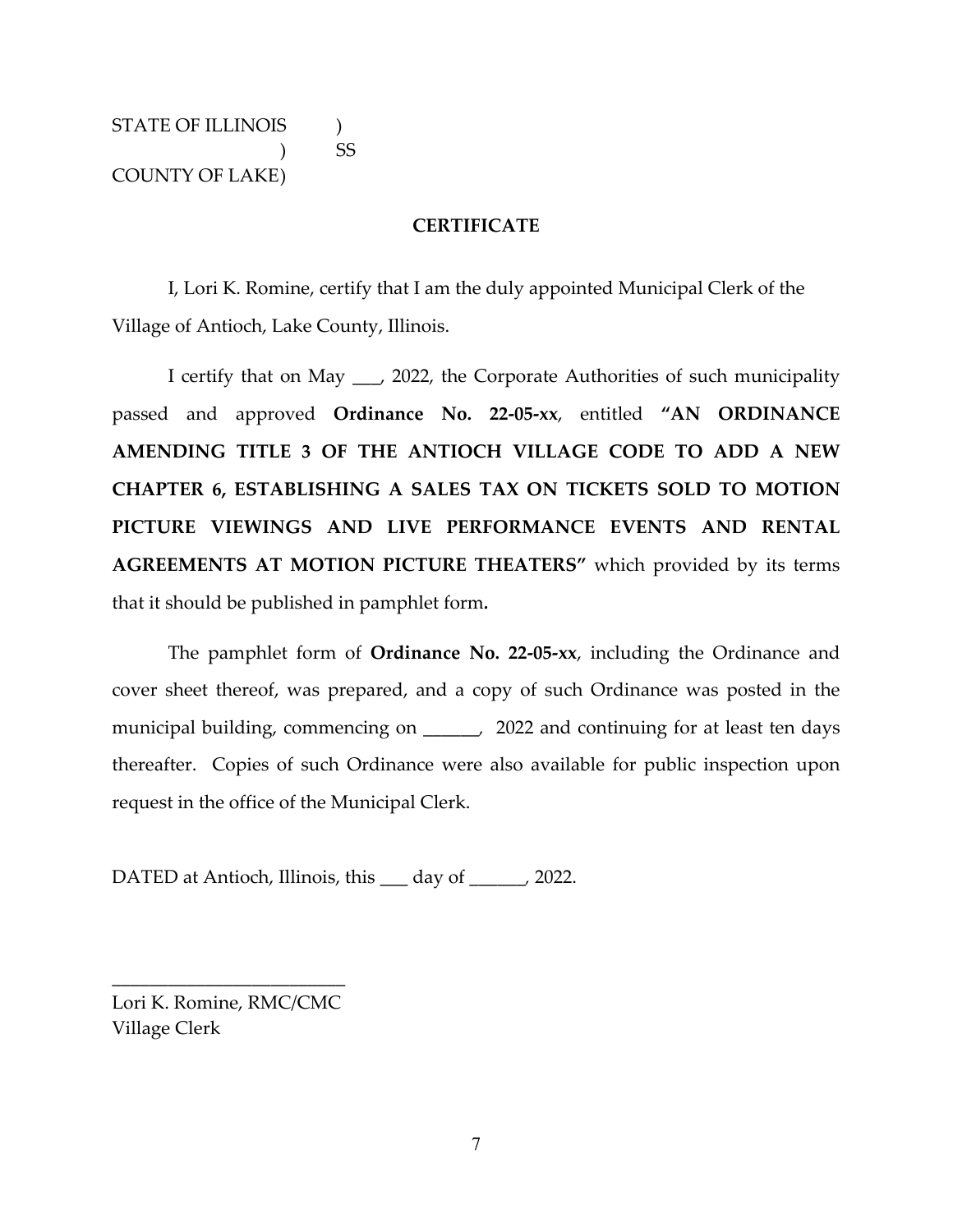# **VILLAGE OF ANTIOCH \_\_\_\_\_\_\_\_\_\_\_\_\_\_\_\_\_\_\_\_\_\_\_\_\_\_\_\_\_\_\_\_\_\_\_\_\_\_\_\_\_\_\_\_\_\_\_\_\_\_\_\_\_\_\_\_\_\_\_\_\_\_\_\_\_\_\_\_\_\_\_\_\_\_\_\_\_\_\_**

# **22-\_\_-\_\_**

# *AN ORDINANCE APPROVING A TICKET SALES TAX REBATE AGREEMENT*

# **ADOPTED BY THE PRESIDENT AND BOARD OF TRUSTEES OF THE VILLAGE OF ANTIOCH, ILLINOIS ON**

 $\mathcal{L} = \{ \mathcal{L} \mathcal{L} \mathcal{L} \mathcal{L} \mathcal{L} \mathcal{L} \mathcal{L} \mathcal{L} \mathcal{L} \mathcal{L} \mathcal{L} \mathcal{L} \mathcal{L} \mathcal{L} \mathcal{L} \mathcal{L} \mathcal{L} \mathcal{L} \mathcal{L} \mathcal{L} \mathcal{L} \mathcal{L} \mathcal{L} \mathcal{L} \mathcal{L} \mathcal{L} \mathcal{L} \mathcal{L} \mathcal{L} \mathcal{L} \mathcal{L} \mathcal{L} \mathcal{L} \mathcal{L} \mathcal{L} \$ 

**\_\_\_\_\_\_\_\_\_ \_\_, 2022** 

# **Published in pamphlet form by authority of the Village Board of the Village of Antioch, Lake County, Illinois, this** day of , 2022.

| <b>SCOTT J. GARTNER</b>           |       | <b>President</b> MARY C. DOMINIAK | <b>Trustee</b> |
|-----------------------------------|-------|-----------------------------------|----------------|
|                                   |       | <b>MARY J. PEDERSEN</b>           | <b>Trustee</b> |
| LORI K. ROMINE                    | Clerk | ED MACEK                          | <b>Trustee</b> |
|                                   |       | <b>SCOTT A. PIERCE</b>            | <b>Trustee</b> |
| DEL GALDO LAW GROUP, LLC Attorney |       | PETRINA A. BURMAN                 | <b>Trustee</b> |
|                                   |       | BRENT C. BLUTHARDT                | <b>Trustee</b> |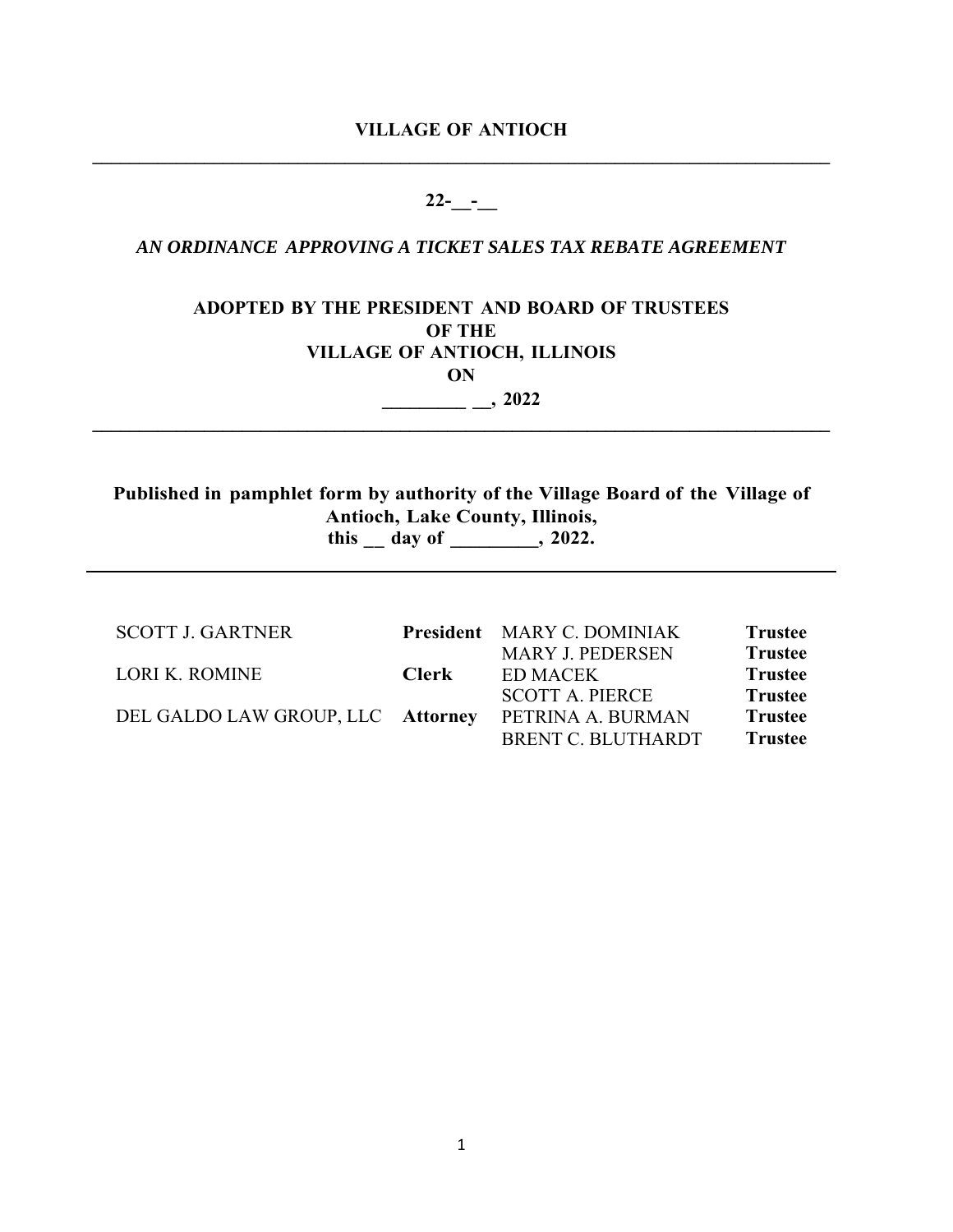**Ordinance No. 22-** -

# *AN ORDINANCE APPROVING A TICKET SALES TAX REBATE AGREEMENT*

**WHEREAS,** the Village of Antioch ("Village") is an Illinois non-home rule municipality organized and operating under the Illinois Municipal Code (65 ILCS 5/1, *et seq*.) (the "Code"); and

**WHEREAS**, the Village President (the "President") and the Village Board of Trustees (the "Village Board", and together with the President, the "Corporate Authorities") are committed to promoting, protecting and preserving the health, safety, and welfare of its residents; and

**WHEREAS**, Illinois law allows the Village to incentivize and provide subsidies to stimulate the economic growth of the Village; and

**WHEREAS**, attached hereto and incorporated herein as Exhibit A is a copy of a ticket sales tax rebate agreement, which sets forth the terms and conditions under which the Village will provide a subsidy to stimulate the economic growth of the Village (the "Agreement"); and

**WHEREAS**, based on the foregoing, the Corporate Authorities have determined that it is necessary, advisable, and in the best interests of the Village, and its residents, to approve and enter into the Agreement;

**NOW, THEREFORE, BE IT ORDAINED** by the President and Board of Trustees of the Village of Antioch, Lake County, Illinois, as follows:

SECTION 1: The Corporate Authorities hereby approve the Agreement. The Corporate Authorities hereby authorize and direct the President, or his designee, to execute the Agreement in accordance with its terms, or any modification thereof, and to ratify all previous action taken to effectuate the intent of this Ordinance. The Corporate Authorities hereby authorize the Village to conduct due diligence on the Property. The Corporate Authorities hereby further authorize and direct the President, or his designee, to perform all necessary acts to effectuate the intent of this Ordinance and to authorize and direct the expenditure of all costs related thereto or resulting therefrom including paying the seller the purchase price of the Property.

SECTION 2: All ordinances, resolutions and orders or parts of ordinances in conflict with this Ordinance are superseded to the extent of such conflict.

SECTION 3: The Village Clerk shall cause this Ordinance to be published in pamphlet form.

SECTION 4: This Ordinance shall be in full force and effect after passage and publication as provided by law.

PASSED by the President and Board of Trustees of the Village this day of \_\_\_\_\_\_\_\_, 2022.

Voting Aye (list names):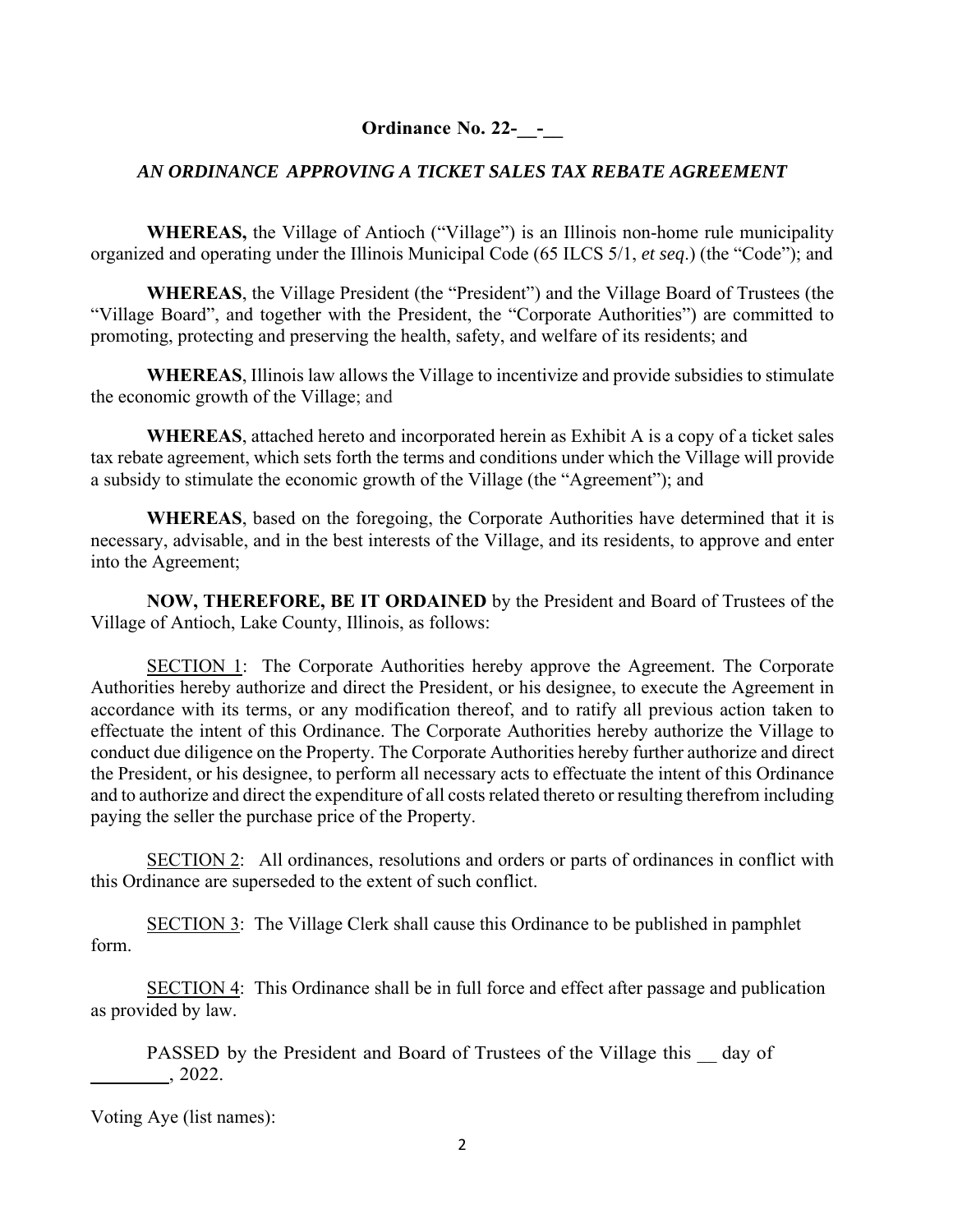Voting Nay (list names): Abstaining (list names): Absent (list names):

ATTEST:

SCOTT J. GARTNER, MAYOR

LORI K. ROMINE, VILLAGE CLERK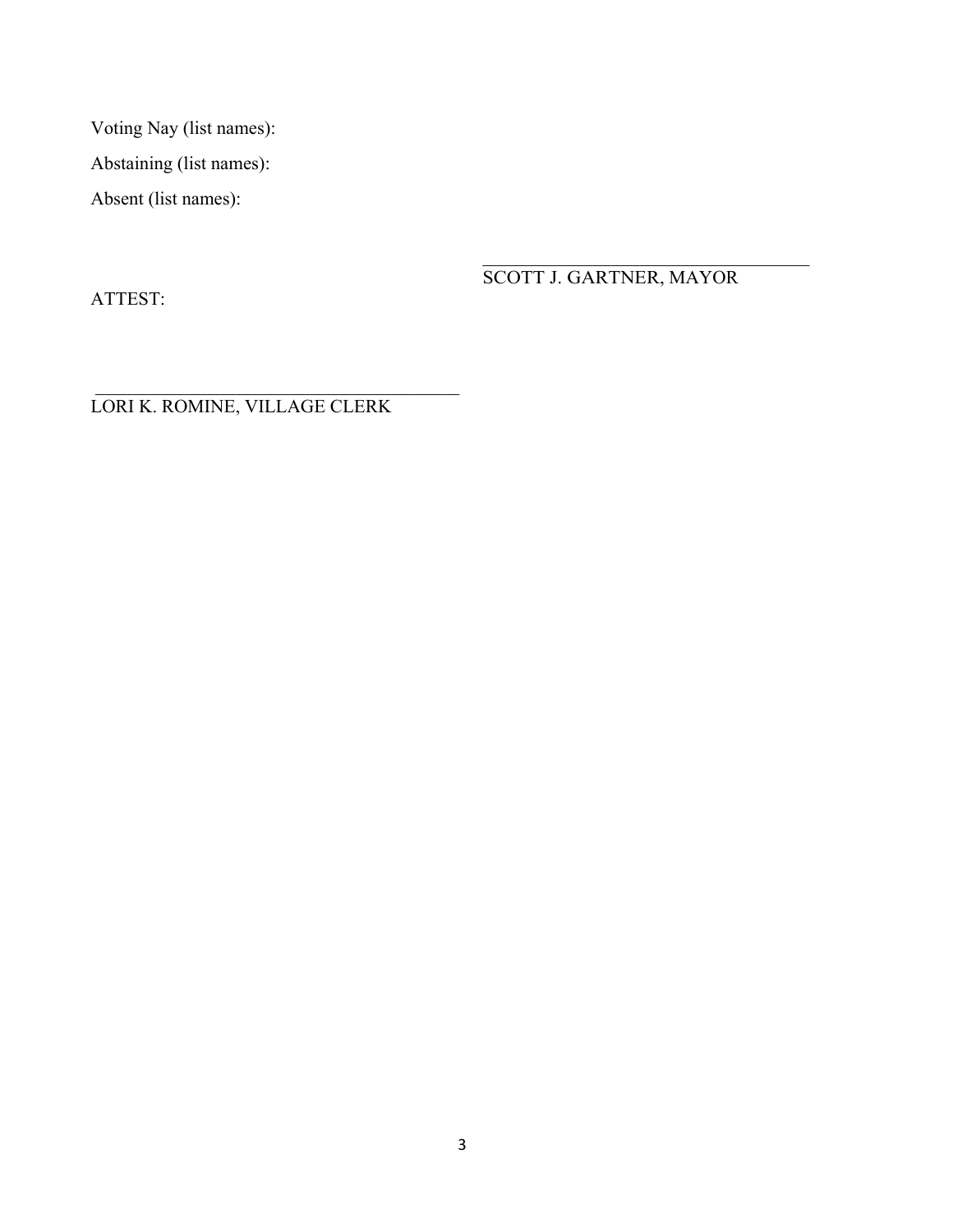# STATE OF ILLINOIS )  $\left(\begin{array}{c} 0 \\ 0 \end{array}\right)$  SS COUNTY OF LAKE )

#### **CERTIFICATE**

I, Lori K. Romine, certify that I am the duly appointed Municipal Clerk of the Village of Antioch, Lake County, Illinois.

I certify that on \_\_\_\_\_\_\_\_\_\_\_\_\_\_, 2022, the Corporate Authorities of such municipality passed and approved Ordinance No. 22-\_\_-\_\_, entitled **"***AN ORDINANCE APPROVING A*  **TICKET SALES TAX REBAE AGREEMENT** which provides that it should be published in pamphlet form.

The pamphlet form of **Ordinance No. 22-**<sub>\_\_-</sub>, including the Ordinance and cover sheet thereof, was prepared, and a copy of such Ordinance was posted in the municipal building, commencing on \_\_\_\_\_\_\_\_\_\_\_\_, 2022 and continuing for at least ten days thereafter. Copies of such Ordinance were also available for public inspection upon request in the office of the Municipal Clerk.

DATED at Antioch, Illinois, this  $\frac{h}{h}$  day of \_\_\_\_\_\_\_, 2022

Lori K. Romine, RMC/CMC Village Clerk